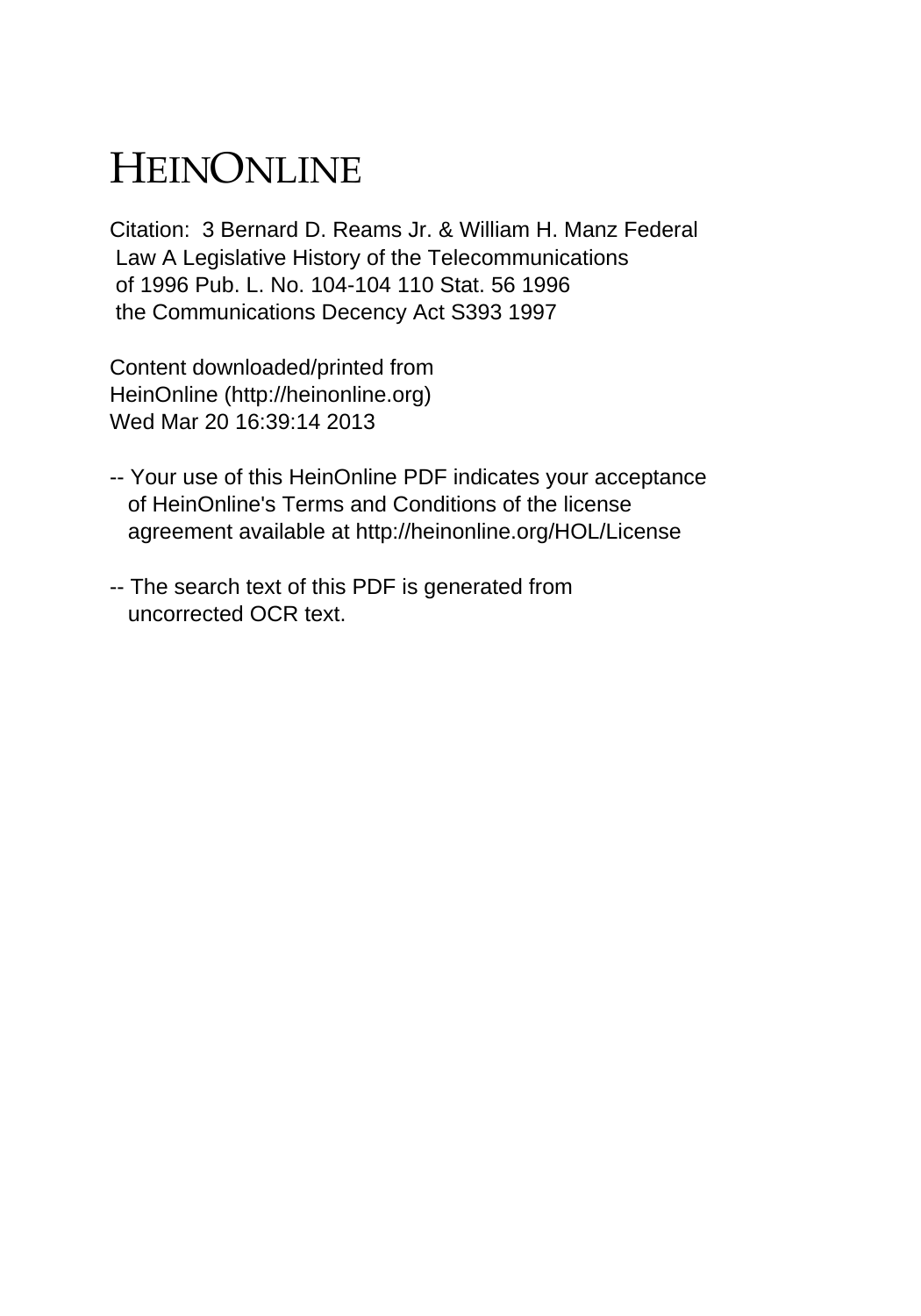Mr. President. **I** yield the floor.

Mr. DEWINE addressed the Chair. The PRESIDING OFFICER. The Senator from Ohio.

Mr. DEWINE. -Mr. President. **I** ask unanimous consent to proceed for **10** minutes.

The PRESIDING OFFICER. Without

objection, it **is so** ordered. (The remarks of Mr. **DEWINE.** Mr. **GLENN,** and Mr. SPECTER pertaining to the introduction of **S. 1529** are located in today's RECORD under "Statements on Introduced Bills and Joint Resolutions.")

Mr. SPECTER addressed the Chair. The PRESIDING OFFICER. The Senator from Pennsylvania.

(The remarks of Mr. SPECTER per-<br>taining to the introduction of Senate that Internation **48** are located in to-<br>day's RECORD under "Statements on In-

ded Bills and Joint Resolutions.")<br>Mr. SPECTER. Mr. President. in the absence of any other Senator on the absence of a<br>floor. I suggest the absence of a I suggest the absence of a quorum.

The PRESIDING OFFICER. The clerk will call the roll.

The legislative clerk proceeded to call the roll.

Mr. PRESSLER. Mr. President, I ask unanimous consent that the order for the quorum call be rescinded.<br>The **PRESIDING** OFFICER. Without

objection, it is so ordered.

## **TROINO** SUPPORT **FOR THE** V **TELECOMMUNICATIONS** BILL

Mr. PRESSLER. Mr. President, I would like to report to the Members of communications bill and urge that all Members continue to show great Inter**est. I** also urge all citizens interested in this legislation to show vigilance<br>and continue to support the bill and urge that it be passed.<br>As Members of the Senate know, con-

**As** Members of the Senate know. con- sideration of this **bill** has gone on for a long time and it **is** a bipartisan **bill.** It has attracted the support of many has attracted the support of many groups across the country. We now have the regional Bell companies sup-<br>porting the bill and we have the longdistance companies supporting the bill. That Is an unusual, rare moment in American history when the regional Belle and long-distance companies are temporarily at peace, so to speak. Indeed. the labor union, the Commu-

nications Workers **of** America **[CWA].** yesterday sent a letter to Senator<br>DOLE urging that the bill be passed. So **DOLE** urging that the **bill** be passed. So this bill has gotten an unusual amount of support. The **big** cable companies and the small cable companies support it. The broadcasters support it. to the extent, of what is in the **bill** now.

**I** know there **Is** a dispute over the spectrum area. What **I** am saying **is** that we have an historic opportunity to that we have an historic opportunity to pass a bill. But if we hesitate very long, this whole thing will come unraveled. **I** am very worried about it coming unraveled. So **I** rise to ask for the continued vigilance and support of every-

body across the country **and** of my **fol**low Senators.

Let me say a word or two about the spectrum issue that has arisen. Our leader has. quite correctly, raised the issue of the spectrum. **I** would say this bill does not give the spectrum away as It is written. We believe strongly that there is some misunderstanding about what the bill **says** about the spectrum. Indeed. this Senator tried very hard to put the spectrum auction issue into the reconciliation bill, and later have it dealt with as **a** budgetary matter.

The point before us is that we are going to have to have a broad spectrum **bill.** I like to call it a "grand spectrum debate." **I** think the sale to **MCI** yesterday, its new **bid of** approximately **\$680** million for something that was scored **by** CBO at less than **3100** million, shows the value that there is in the spectrum and the potential savings to taxpayers.

We have to think about the taxpayers. It is not just the broadcasters who use the spectrum. The spectrum **is** also used **by** people with handheld radios, and **by** people doing radar photography. The military has **a** good deal of spectrum allocated to **it,** as does the CIA. We need to educate ourselves and the people of the country about the value of **all** this spectrum use and what the

taxpayers' interest in it is. There has been very little, for exampie. on television shows discussing the spectrum, strangely enough. We have not **had** a feature on the spectrum and its value to the taxpayers on **"60** Min-utes" that I know of. Nor have we seen Ted Koppel doing a feature on the spectrum and how valuable it might be to the taxpayers.

For some mysterious reason, there have not been very many television shows on the networks that educate the public about the spectrum. **I** urge those shows to do so.

In any event, it is not just the broadcast spectrum we are dealing with here. It Is all the spectrum Out there that Is being used. New technologies may make four or five uses out of the spectrum where once only one use was possible. Something designed for use can now be used for transmitting data and other things. As new technology and new inventions come into play. it may be worth four, five **times** as much. Where once you might have one TV channel, you now may be able to have four. You may be able to transmit data on one station and do some-

thing else with another. So the taxpayers have a real interest in this, as do budget balancer. We did not really try to solve this problem in the telecommunications **bill.** Some misunderstandings are floating around. We more or less delayed a decision on the spectrum in the telecommunications **bill. So** I have suggested that we have **a** grand spectrum debate and that we have **a** spectrum bill. We have already had hearings. I suggest that we go through **all** the spectrum, from the broadcasters' use to other, different broadcasters' use to other, different uses of it, including that held in public

and private use. That we look at what the military has and what the **CIA has.** We will have to have a classified brief-

ing. We should not hold up the tele-communications **bill** for that.purpose.. It is my hope that in **a** few days we can work out some language, or leave the

present language in the bill. So we are making **a** good-faith effort. I am saying that I do not think we can solve all of the spectrum issues at this solve **all** of the spectrum issues at this time. I have tried to do It. The votes are not there. We are in **a** deadiook situation.<br>Let us not lose the whole tele-

Let us not lose the whole tele- communications bill over this matter. It is too good a **bill.** We have worked long and **hard.** It is a bipartisan **bill.** It is the best bill in this Congress, in this Senator's opinion. It will create jobs in our country. It will provide **a** road map for investment.

**I** urge that we act on it soon. **I** am erybody else. In fact, yesterday the spectrum and the telecommunications bill were the subject of Senator DOLE's remarks when he traveled in South Dakota. **I** commend him again and thank

him for his kind remarks about my work on this **bill. <sup>I</sup>**hope we can work out these prob- lems soon. **I** urge **all** groups not to **slip** into lethargy. We have a lot of work **left** to do on this **bill.** It will not pass automatically. We must keep working at It. That **is** what I am doing. That **is/4** what **I** urge my colleagues to do.

## **TRIBUTE** TO BARBARA **JORDAN**

Ms. MIKULSKI. Mr. President. **I** rise today to **pay** tribute to an extraor- dinary and brilliant woman--former Congresswoman Barbara Jordan. I was deeply saddened **by** M. Jordan's death. She was very special to **me,** and to this country. She enriched and moved this

Nation unlike any other American. Barbara Jordan was in **a** class all **by** herself. **I** was fortunate enough to **serve** with her in U.S. House of Representa-<br>tives. She taught me a lot about what<br>it means to be a tough advocate for the American people.<br>Nothing stopped Congresswoman Jor-

dan from forging ahead-not race, not gender, and not her illness. She lived gender, and not her illness. She lived her life as a teacher never giving in to the victim mentality. Not Congresswoman Jordan. That was not her style.<br>She had an immense impact on this

Nation, and yet. Barbara Jordan served as a Congresswoman for only **6** years. rich, booming and elegant voice, to leave a powerful impact on this Nation. She believed, **as I do,** In letting your voice **be** heard.

She spoke forcefully about important national issues, and she had commit-ment and conviction **like** none other. She had a special kind of commit-<br>ment-the kind that's hard to find.<br>She never wasted a breath on non-

sense, but always spoke the truth so eloquently. She was a true pioneer for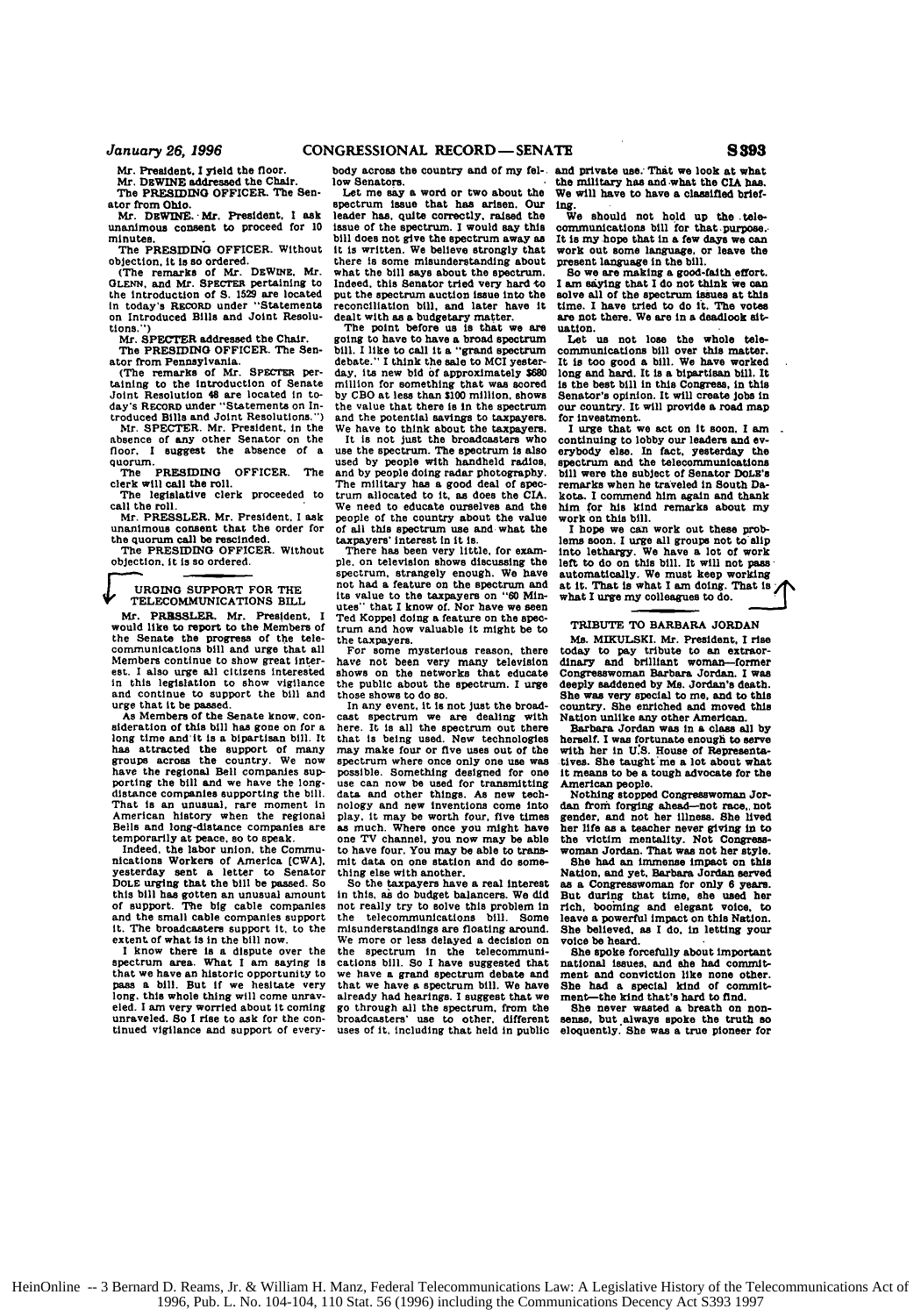HeinOnline -- 3 Bernard D. Reams, Jr. & William H. Manz, Federal Telecommunications Law: A Legislative History of the Telecommunications Act of 1996, Pub. L. No. 104-104, 110 Stat. 56 (1996) including the Communications Decency Act [cc] 1997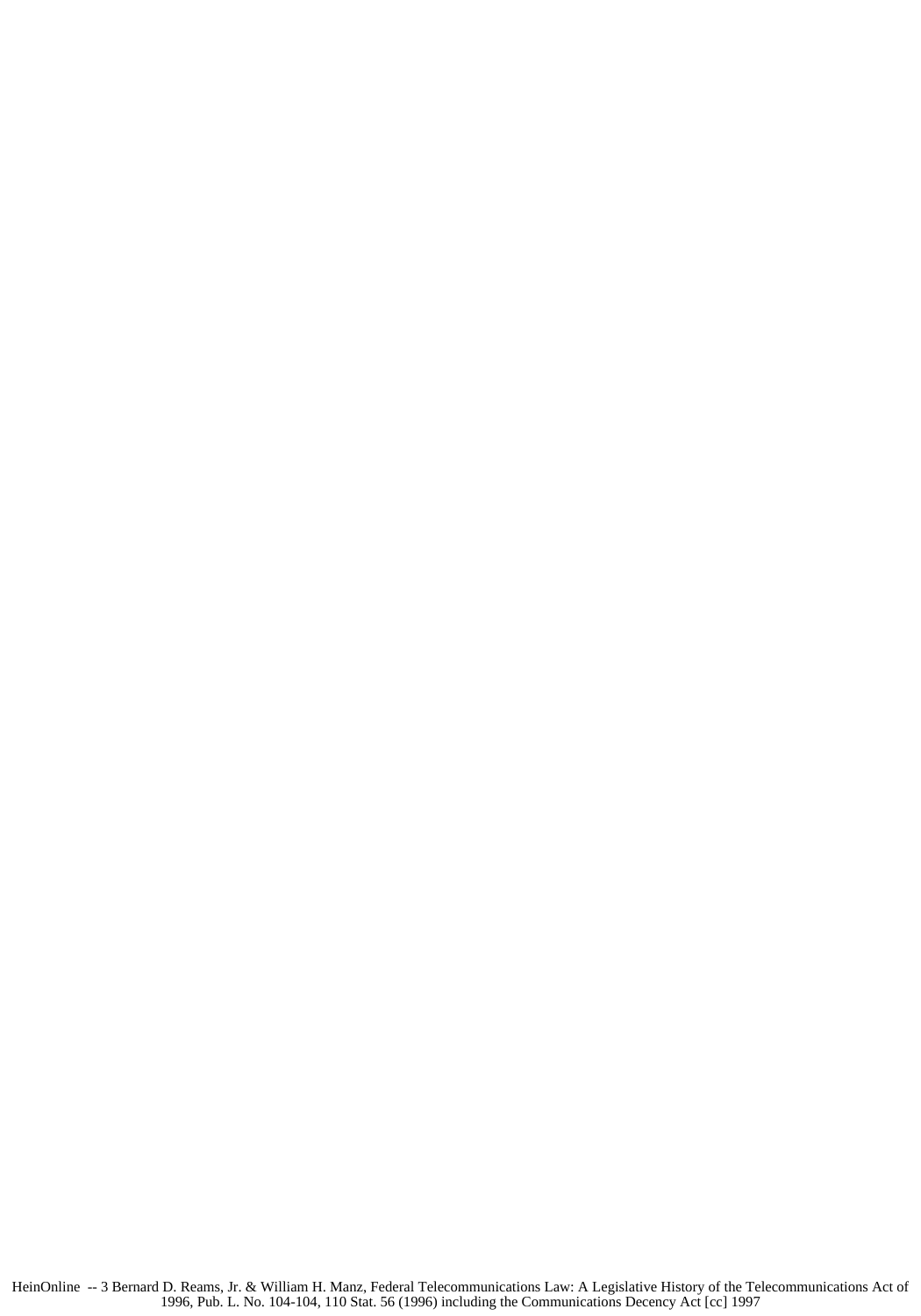Document No. **81**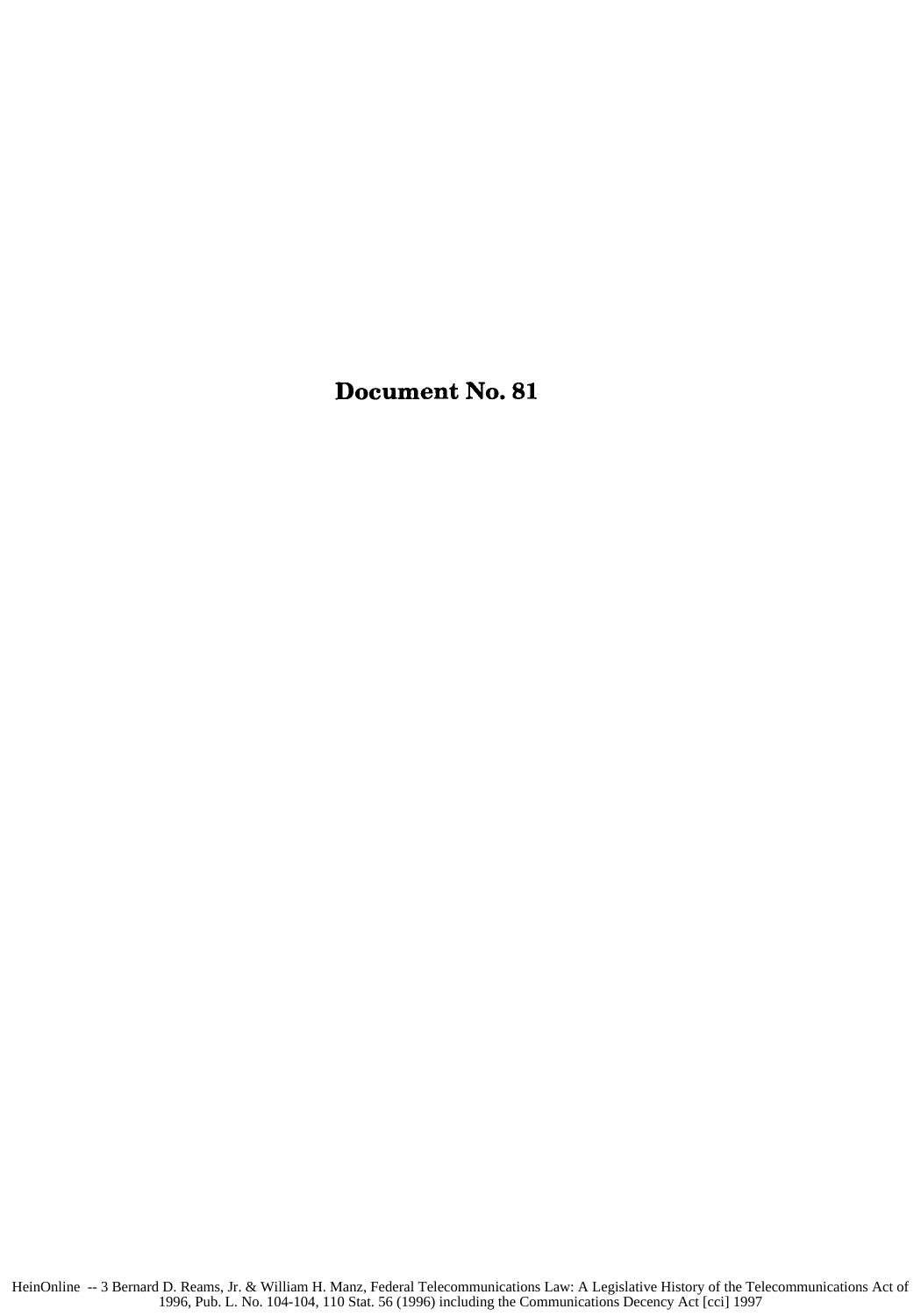HeinOnline -- 3 Bernard D. Reams, Jr. & William H. Manz, Federal Telecommunications Law: A Legislative History of the Telecommunications Act of 1996, Pub. L. No. 104-104, 110 Stat. 56 (1996) including the Communications Decency Act [ccii] 1997